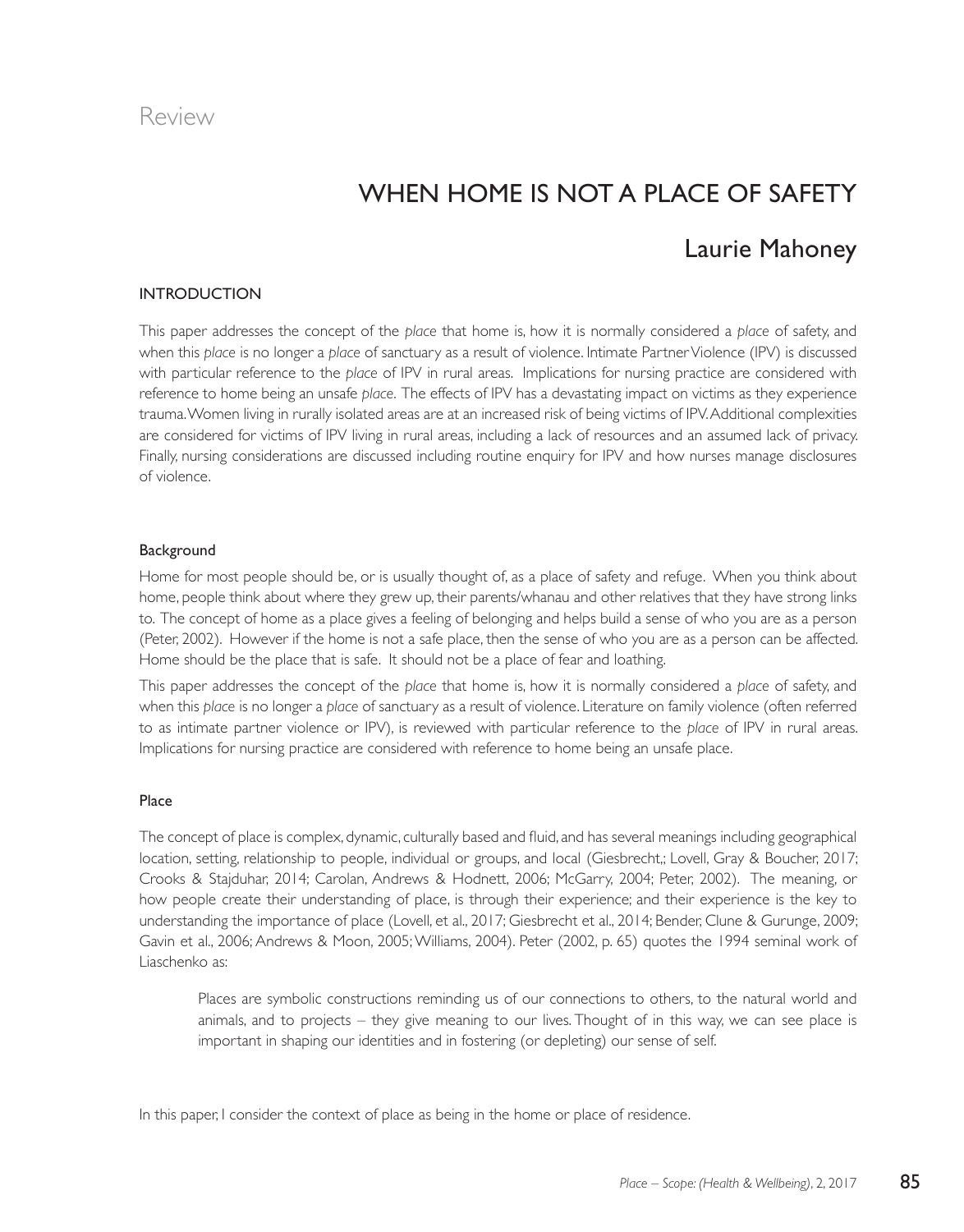#### Home as a context of place

Home is a subjective experience and therefore significant to those who live there (Williams, 2004). Williams (2004) discusses the different meanings of home as being; home as familiar, centre, protector and locator. These concepts refer to:

Home as familiar – where the person is comfortable, and where routines are established

Home as centre – where the everyday experience of interaction and social activity occurs;

Home as locator – takes a wider perspective of the context of the home and includes the socio-economic status, community and service involvement, and geographical location, and,

Home as protector – where privacy, identity, safety and security are guaranteed.

'Home as a protector' is the focus for discussion. When home is not a protective place, then rather than seeing home as a protector (Williams, 2004) it can be viewed as home as a place of persecution or as a place of fear and un-safety. When home is an unsafe place due to partner or family violence, victims of that violence report living in fear of saying or doing the wrong thing (Williams, 2004). They report that it is "like walking on eggshells", that their feelings or even thoughts are not validated, or are told they are stupid or worse where insults are used to demean and put them down (Campbell, 2004; Women's Refuge, 2017). People outside the relationship wonder why people stay living in violent relationships; but for victims of IPV, leaving is the hardest thing to do. The term 'the devil you know is sometimes better than the devil you don't know' is common. Features of many victims are that they are estranged from their families and friends, or they have so little self-esteem and they are frightened that people will not believe them. Or it may be because the perpetrator controls every aspect of their lives including access to resources and money. Subsequently, living in and with fear is a prescript for mental health issues, including depression, anxiety and drug and alcohol abuse, and the ability to make decisions about leaving the relationship is often impossible (Campo & Tayton, 2015; Women's Refuge, 2017).

#### Family violence

Recent changes to the New Zealand (NZ) legislation (currently known as the Domestic Violence Act, 1995, the first reading of the Family and Whanau Violence Legislation Bill was introduced to the NZ Parliament in March 2017, and will amend the Domestic Violence and other Acts) has defined family violence as "violence inflicted against a person, and by any other person with who that person is, or has been, in a family relationship" (Section 3, Family and Whanau Violence Legislation Bill, 2017, p. 3). Violence means physical, sexual and psychological abuse which includes a pattern of behaviour including coercive or controlling behaviours that cause or may cause cumulative harm (Fanslow, Kelly & Ministry of Health, 2016). This Bill and current Ministerial (Ministries of Health, Justice and Social Development) documents (for instance Fanslow, et.al., 2016) show a clear indication that the New Zealand Government is taking active steps in reducing and preventing the effects of family violence and intimate partner violence in NZ.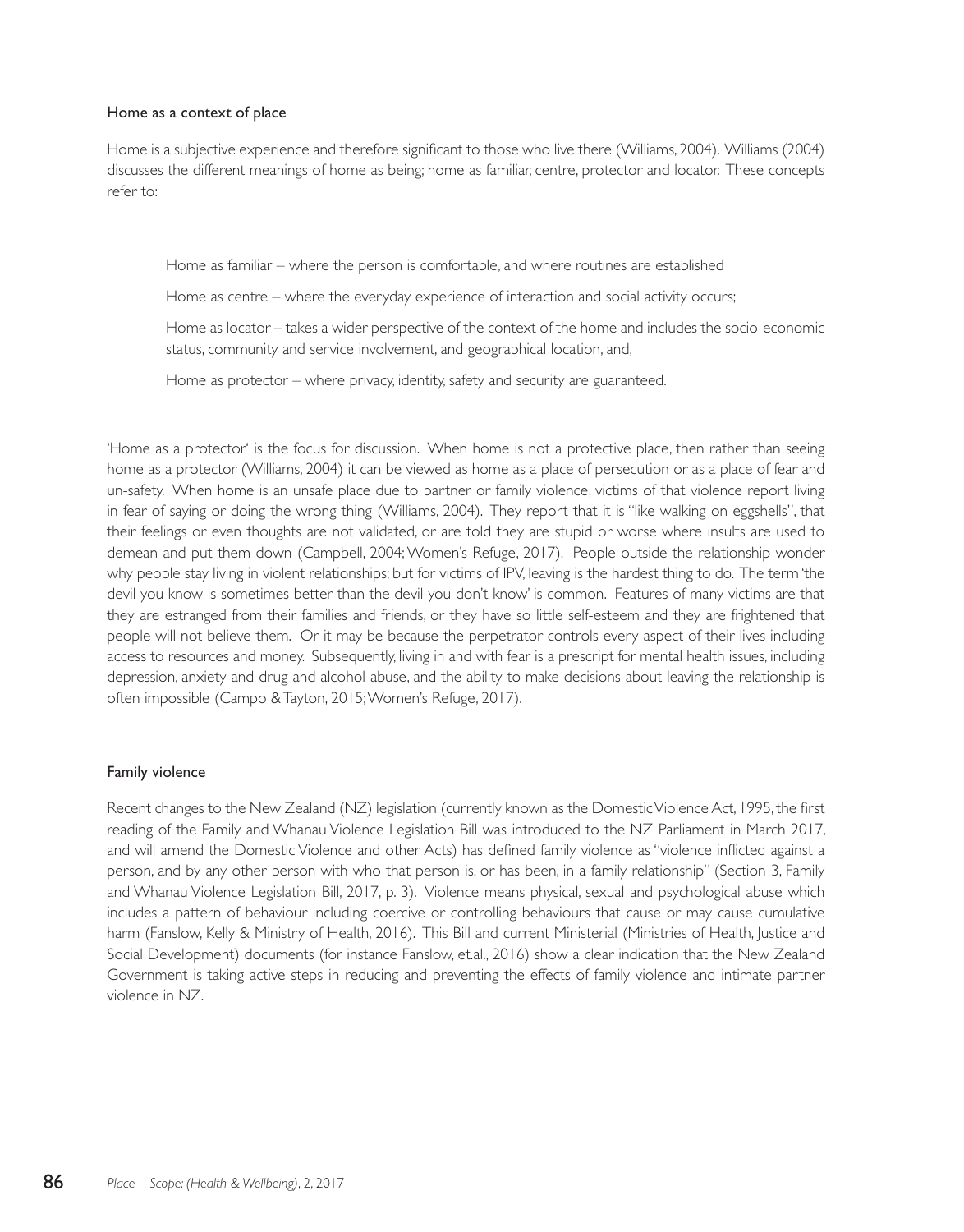#### Intimate Partner Violence

Intimate Partner Violence (IPV) is recognised as a public health issue (Fanslow et al., 2016;World Health Organisation, 2012 Hughes, 2010; Campbell, 2002). It is defined as "any behaviour within an intimate relationship that causes physical, psychological or sexual harm" (WHO, 2012, p.1) and includes threats of harm, intimidation, stalking and controlling behaviours. It includes any form if violence perpetrated by a family member, intimate partner or significant partner. It is also known as family violence, battered women, spousal abuse and violence against women. IPV occurs in any configuration of family, across all socio-economic and ethnic groups (Campbell, 2002).

The result of IPV affects all bodily systems, and includes both physical injuries (including unwanted pregnancy and death) and emotional/psychological injuries including forms of mental illness and substance abuse, the effects of Post-Traumatic Stress Disorder (Campbell, 2002). It also includes the effects of financial abuse for example controlling money that prevents the person (victim) from working or having access to appropriate housing, work or essential items including food and sanitary items (Women's Refuge, 2017; Fanslow, et al., 2016). People (more often they are women) who experience IPV are more likely to visit health care settings including emergency department, women's health services and primary health care for example general practices, more frequently than non-abused people (Campbell, 2002).

#### New Zealand Statistics on IPV

It is evident that 1 in 3 (35.4%) women in NZ who have had a partner, reported experiencing physical and/or sexual abuse in their lifetime, with approximately 1 in 20 women having experienced IPV in the last year; compared to 18% of men in their lifetime and 6% in the previous year (Fanslow, et al., 2016; NZ Family Violence Clearinghouse, 2016). However when emotional abuse is considered this rates increases considerably to 55% of women reporting IPV in their lifetimes. Those at an increased risk of IPV are women, Maori, people with disabilities and those who identify as gay, lesbian, bi-sexual and transgender (Fanslow et al, 2016). Herbert, Hill and Dickson (2009) claim that there are particular groups of women in NZ and society that are more likely to be targets of violence and abuse, and these women are more likely to have limited resources, less support and are often living in contexts where violence is normalised. Combinations of factors that may increase women's vulnerability include, ethnicity where young Maori women are more likely to be abused than non-Maori, and where there is intergenerational abuse (Fanslow et al., 2016). Women are not strangers to perpetrating violence on men, however, violence by women against men is reported as being less prevalent and with less severe consequences (Fanslow et al., 2016).

#### Rural women and IPV

Although the research on the place of IPV in rural areas is not well researched in New Zealand, international literature does show that women living in rural places are at a greater risk of being victims of IPV and are more likely to be killed by their partner than women living in urban areas (Campo & Tayton, 2015; Peek-Asa, Wallis, Harland, Beyer, Dickey & Saftlas, 2011; Riddell, Ford-Gilboe & Gilboe, 2009).

Riddell, et al., (2009) provides a comprehensive understanding of women's experiences of living in unsafe rural places in Canada. This research clearly identifies that rural dwelling women are more to be at risk of being victims of IPV, and that rural cultures may prevent many women from leaving abusing relationships (Riddell, et al., 2009). Rural culture can be described as patriarchal and masculine, where gender roles are clearly identified and are unequal (Campo & Tayton, 2015). The physical isolation of rural communities can be seen as attractive to abusive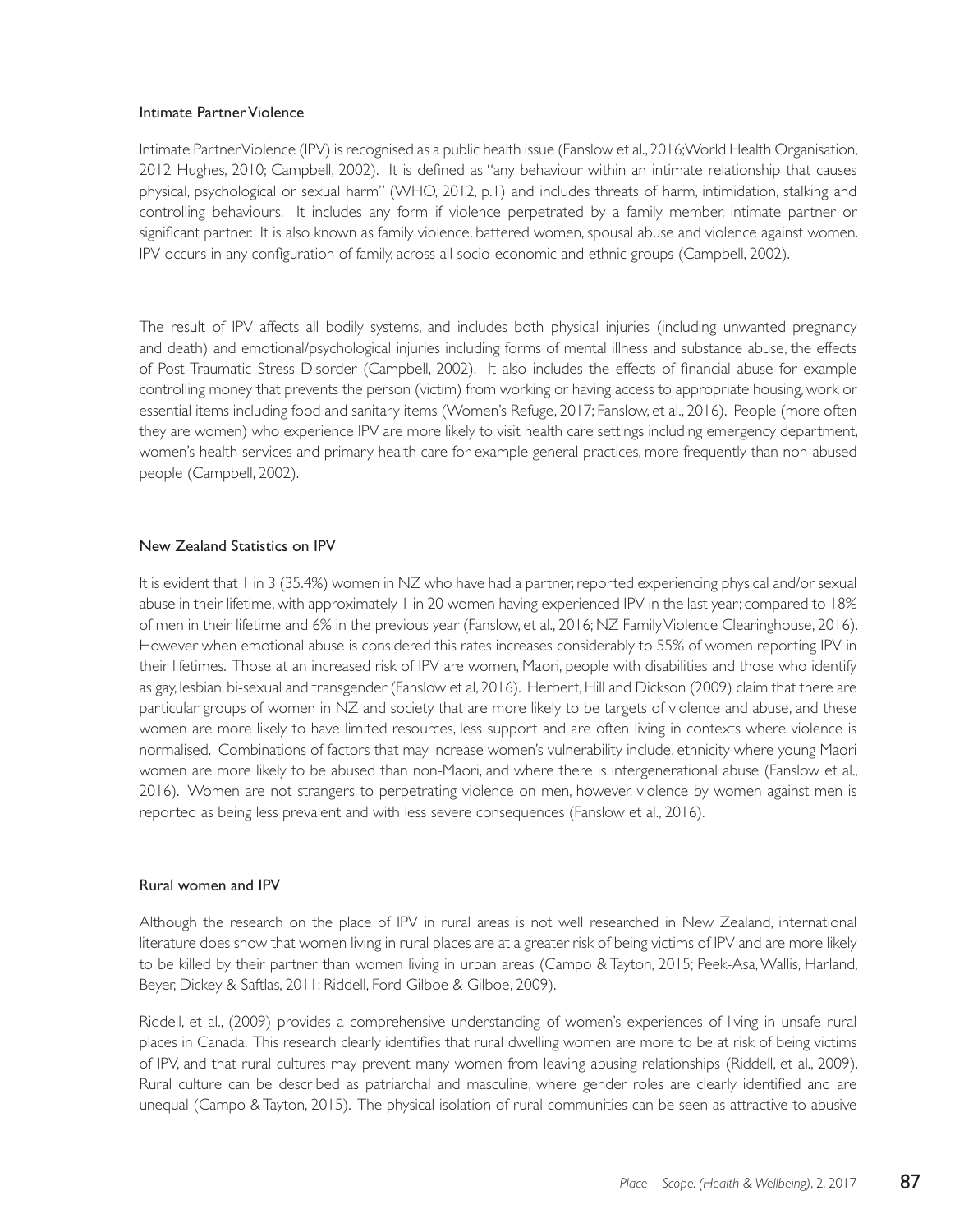men and that they intentionally relocate to these places to isolate their partners which may contribute to the higher incidence and severity of the abuse (Riddell, et.al, 2009). For those women growing up in rural areas, they may have seen first-hand that violence is a means of social control. The societal norms may restrict women from speaking out, which reinforces the message *'what happens at home, stays at home'.* This attitude serves to silence women and reduces the likelihood and opportunity for them to disclose or to talk about the violence (Campo & Tayton, 2015).

Furthermore, the lack of services (health and social including police) in rural places, means there are fewer opportunities for women to talk about their experiences of violence in their home (Peek-Asa, et.al., 2011). Disparities of services have been identified by the Australian Institute for Family Studies as issues that contribute to inequalities for women living in rural places in the following way;

 *Fear of stigma, shame, community gossip, and a lack of perpetrator accountability deter women from seeking help.* 

*- A lack of privacy due to the high likelihood that police, health professionals and domestic and family violence workers know both the victim and perpetrator can inhibit women's willingness to use local services.* 

*-*

- Women who do seek help find difficulty in accessing services due to geographical isolation, lack of transportation *options and not having access to their own income.*

(Campo & Tayton, 2015, p.1)

These issues are equally relevant in rural places in New Zealand. Not only are victims of IPV live in rural places geographically isolated, but they are also socially isolated. There is a disparity of the provision of and access to primary health care and social services in rural places in New Zealand, including early detection and screening procedures, for instance breast and cervical screening and other women's health services (Fernley, Lawrenson & Nixon, 2016). These services are places that routinely enquire about IPV and provide women with the opportunity to talk about or disclose IPV in their home.

#### Discussion and implications for nursing practice

With gender inequalities for women living in rural areas, there are recognised barriers and less opportunities for women to leave abusive relationships (Hughes, 2010). These barriers include having less resources available, including the lack of guaranteed anonymity and this means that the option for some women to leave their home is decreased. Therefore nurses and other health professionals working in rural areas need to be mindful that for many women they work with, it is a distinct possibility that their home is not a safe place to be. Additionally, nurses are more likely to be the recipient of disclosures of IPV during everyday health care if they enquire about safety issues in a non-judgemental way.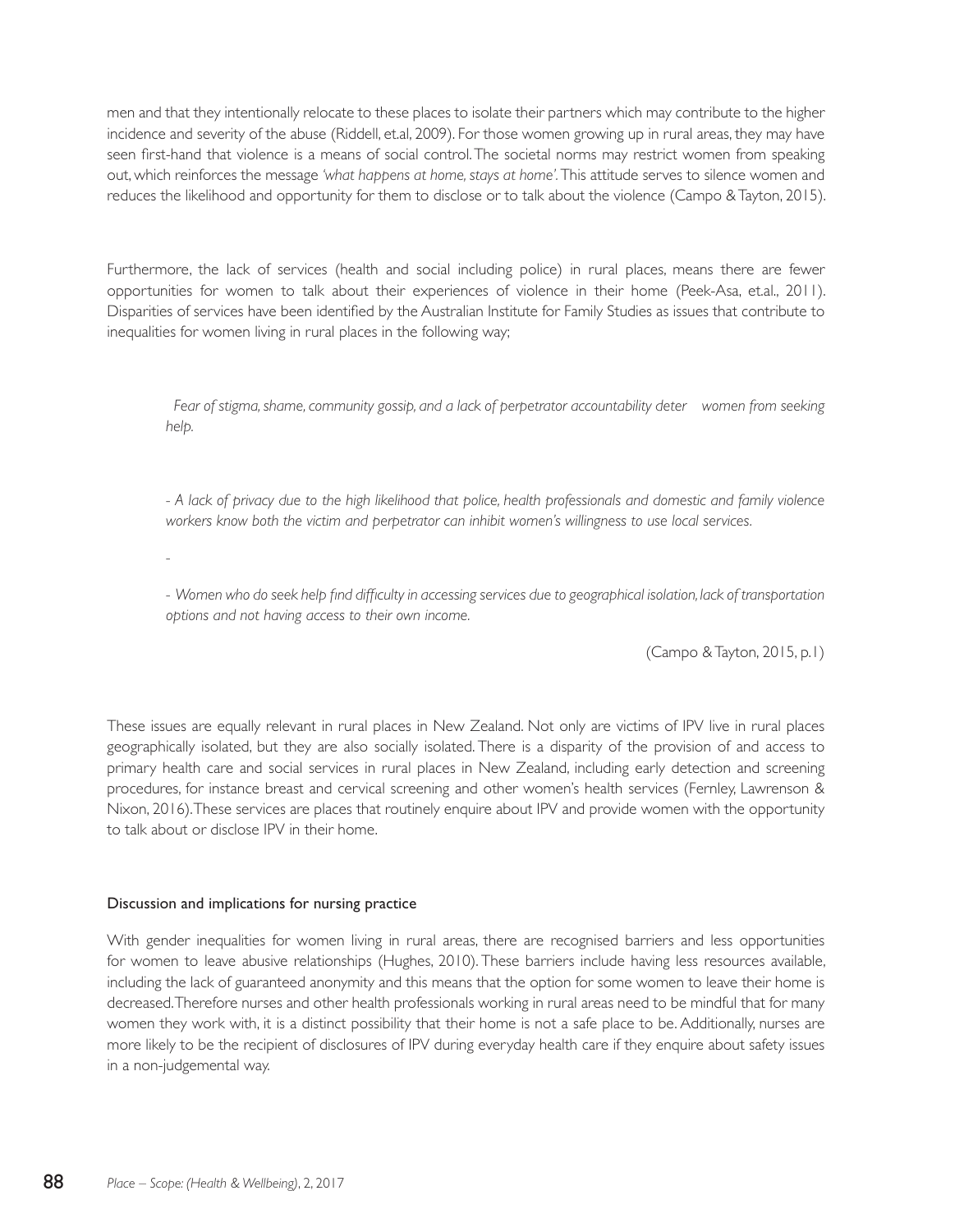Disclosure may be solicited (direct) as in screening or enquiry for IPV, or unsolicited (indirect) where disclosure might occur without asking or prompting of the client (Fanslow et al, 2016; Hughes, 2010). Although routine enquiry for IPV is recommended (Fanslow, et al. 2016), this does not always occur in primary health care (Sundborg, Saleh-Stattin, Wandell & Tomkvist, 2012). Barriers for primary health care nurses enquiring about IPV and therefore to provide adequate or appropriate care for women in this situation, have been identified as a lack of organisational support (in the form of guidelines and policies), the nurses discomfort in asking about IPV, the lack of resources or knowledge of what to do when a positive disclosure is made, their own personal experience and their attitude towards IPV (Koziol-McLain, Giddings, Rameka & Fyfe, 2008; Sundborg, et.al., 2012). However, women who have experienced IPV have reported that they welcome being asked, giving them an opportunity to talk about their trauma in a safe environment (Koziol-McLain et.al., 2008)

In New Zealand routine enquiry asking client's if they have experienced or are experiencing IPV has been in place for nurses for well over a decade now, with Plunket nurses first introducing this in 2003 (Vallant, Koziol-McLain & Hynes, 2007). This practice was followed by nurses in other areas, including public health, emergency department, women and children's health and mental health. The place (locality) that IPV is enquired about by nurses includes clinics or health care settings and in people's homes, and Williams (2004) identifies that home is a place that is suitable for primary care nurses to be enquiring about IPV.

Nurses provide care for clients/patients and whanau in the home routinely. The majority of the literature on the setting or environment of primary health nursing practice has usually been referred to as nurses working in the community rather than the home environment. Community nursing has been explored in depth over the last twothree decades, of note is the construct of the home environment where nurses provide care. Some research has found that the relationship between nurse and client is seen as being different when the place or environment where the care is being provided is the home (Giesbrecht, et al., 2014). This relationship is reported as being of greater equality, or less of a power-differential between the nurse and client as a result of the nurse feeling as though they are a guest in the client's home, or because of the social nature of the locale of the care being provided (Giesbrecht, et al., 2014; McGarry, 2004; Peter, 2002). Nurses feel as though a greater sense of trust is developed when care is provided in the home setting. This sense of trust places nurses working in the home environment in a unique position to be enquiring about what they see in the home including the relationships of the client's they are caring for (Giesbrecht, et al., 2014, Jack et al, 2012). Indeed the therapeutic relationship between the client and nurse can be viewed as significant enough to be considered a place in itself (Gavin et al, 2006).

However, these crucial relationships in rural places may cause a disparity in how rurally based nurses enquire and respond to IPV disclosures, because they are more likely to know or be related to the victim and/or perpetrator of violence. However Murphy and Fanslow (2012) suggest that professionals working with women who are victims of IPV in rural areas have well developed networks based on trust and social networks. The nurse-client relationship based on trust, acceptance and rapport provides an inimitable opportunity to support women in disclosing and talking about IPV, regardless of the 'place' (of disclosure) this relationship occurs in. When the client-nurse relationship occurs in the home, this may prove to be more difficult where the relationship is not built on trust (Jack, et al, 2012). Jack and colleagues (2012, 2016) identified that structured IPV screening used by nurses does not promote disclosure, however when the nurse 'enquires' about the client's exposure or experience of violence in the home, within the context of parenting, safety and relationships, women are more likely to discuss their experiences.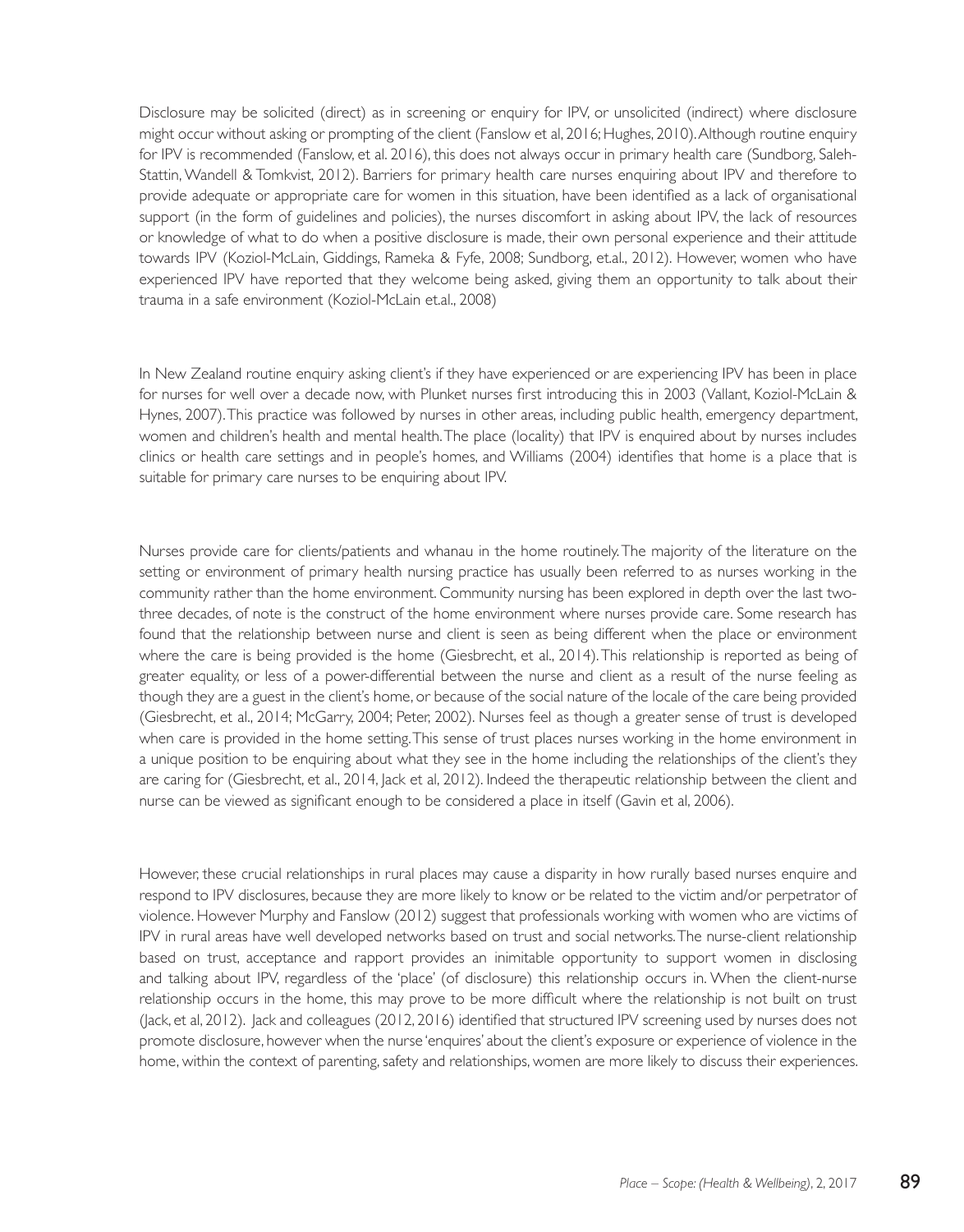#### **CONCLUSION**

For the majority of people, their home is considered a place where relationships are formed and maintained. However when home is not a place of safety, it becomes imperative that nurses working with clients in the home are able to provide appropriate care and support for the client. Increasingly home is also a place where health care is provided and nurses working in the home environment are in a privileged position to establish trusting relationships at a different level from other environments. More specifically nurses working in rural areas may be the only people working with clients in the home and or the health care environment and may be in a position of having IPV disclosed to them. Yet research has also shown that the relationships and community dynamics inhibits IPV disclosure.

Rates of IPV in urban, rural and remote places has been identified as being higher than in urban areas. Geographical factors and social norms and attitudes that are common to life in rural environments shape the experience of IPV and victims access to services and support. Nurses should have a good understanding if the cycle of abuse, the forms that violence takes particularly within intimate and family relationships, and the impact that IPV has on the victim cannot be underestimated.

Laurie Mahoney is a Senior Lecturer in the School of Nursing and a Public Health Nurse with the SDHB. She attended an international conference on violence against women in 2014, and this along with her experience as a PHN, has developed her strong interest in the area of family violence and child abuse. She has published articles and presented at conferences on the importance of primary health care nurses to recognise the effects of family violence. She teaches family violence and child protection in the SoN in the undergraduate and CAP programmes.

Correspondence to Laurie Mahoney, School of Nursing, Otago Polytechnic, Private Bag 1910, Dunedin, New Zealand. Email: laurie.mahoney@op.ac.nz

#### **REFERENCES**

Andrews, G. & Moon, G. (2005). Space, place, and the evidence base: Part 1- An introduction to health geography. *Worldviews on Evidence-Based Nursing, 2*, 55-62.

Bender, A., Clune, L. & Gurunge, S. (2009). Considering place in community health nursing. *Canadian Journal of Nursing Research, 41*, 128-143.

Campbell, J. (2002). Health consequences of intimate partner violence. *Lancet, 359*, 1331-1336.

Campo, M. & Tayton, S. (2015).Domestic and family violence in regional, remote, and rural communities. *Child, Family and Community Australia.* Melbourne, Australia. Australian Institute of Family Studies.

Carolan, M., Andrews, G. & Hodnett, E. (2006). Writing place: A comparison of nursing research and health geography. *Nursing Inquiry, 13*(3), 2013-2019.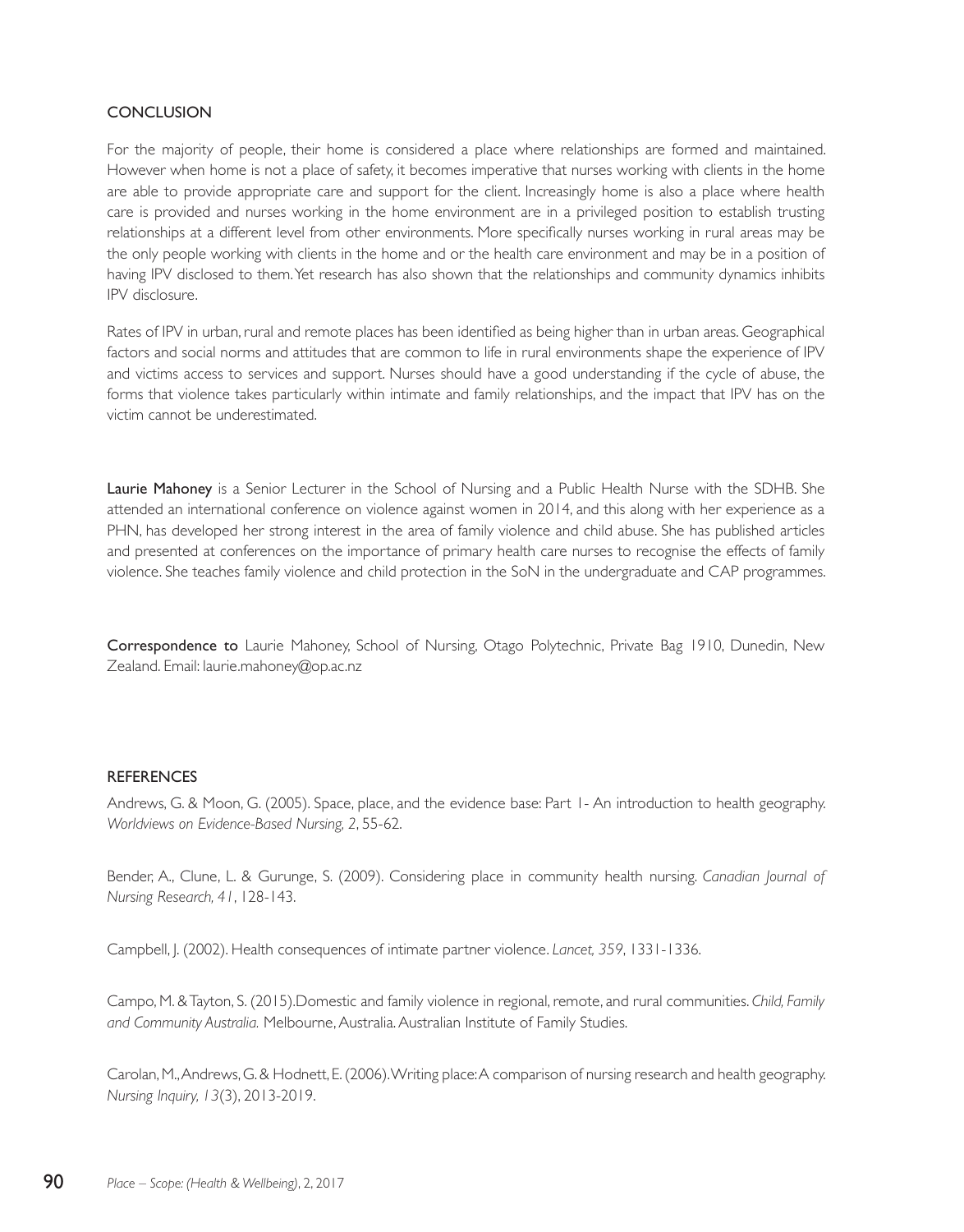Family and Whanau Violence Legislation Bill (March 2017) Retrieved from www.http://legislation.govt.nz.

Fanslow, J.L., Kelly, P. & Ministry of Health. (2016). *Family violence assessment and intervention guideline: Child abuse and intimate violence.* (2nded). Wellington, New Zealand. Ministry of Health.

Fernley, D., Lawrenson, R. & Nixon, G. (2016). 'Poorly defined'. Unknown unknowns in New Zealand rural health. *New Zealand Medical Journal, 129*(1439)

Giesbrecht, M., Crooks, V. & Stajduhar. K. (2014). Examining the language–place-healthcare intersection in the context of Canadian homecare nursing. *Nursing Inquiry, 21*(1), 79-90.

Herbert, R., Hill, A. & Dickson, S. (2009). *Round table on violence against women in Aotearoa New Zealand: The case for an integrated plan of action*. Retrieved from http://roundtablevaw.org.nz/Integrated.pdf

Hughes, J. (2010). Putting the pieces together: How public health nurses in rural and remote Canadian communities respond to intimate partner violence. *Online Journal of Rural Nursing and Health Care, 10*(1), 34-47.

Jack, S., Ford-Gilboe, M., Wathen, C.N., Davidov, D., McNaughton, D., Coben, J., Olds, D. & MacMillan, H. (2012). Development of a home visitation intervention for intimate partner violence. *BMC Health Service Research, 12*(50), 1-14.

Koziol-McLain, J., Giddings, L., Rameka, M. & Fyfe, E. (2008). Intimate partner violence screening and brief intervention: Experiences of women in New Zealand health care settings. *Journal of Midwifery & Women's Health, 53*(6), 504-510.

Lovell, S., Gray, A. & Boucher, S. (2017). Place, health and community attachment: Is community capacity associated with self-related health at the individual level. *Social Science and Medicine- Population Health, 3,* 153-161.

McGarry, J. (2004). Exploring the significance of place in community nursing. *British Journal of Community Nursing, 9*(7), 302-304.

Murphy, C. & Fanslow, J. (2012). *Building collaborations to eliminate family violence: facilitators, barriers and good practice.* New Zealand Family Violence Clearinghouse. University of Auckland. Auckland, New Zealand

New Zealand Family Violence Clearinghouse. (2016). *Data Summaries 2016: Snapshot.* Retrieved from: http://nzfc. org.nz/files/Data-summaries-snapshot-2016.

Peek-Asa, C., Wallis, A., Harland, K., Beyer, K., Dickey, P. & Saftlas, A. (2011).Rural disparity in domestic violence prevention and access to resources. *Journal of Women's Health, 20*(11), 1743-1749. doi: org/10.1089/jwh.2011.2891

Peter, E. (2002). The history of nursing in the home: revealing the significance of place in the expression of moral agency. *Nursing Inquiry, 9*(2), 65-72.

Riddell, T., Ford-Gilboe, M. & Leipert, B. (2009). Strategies used by rural women to stop, avoid, or escape from